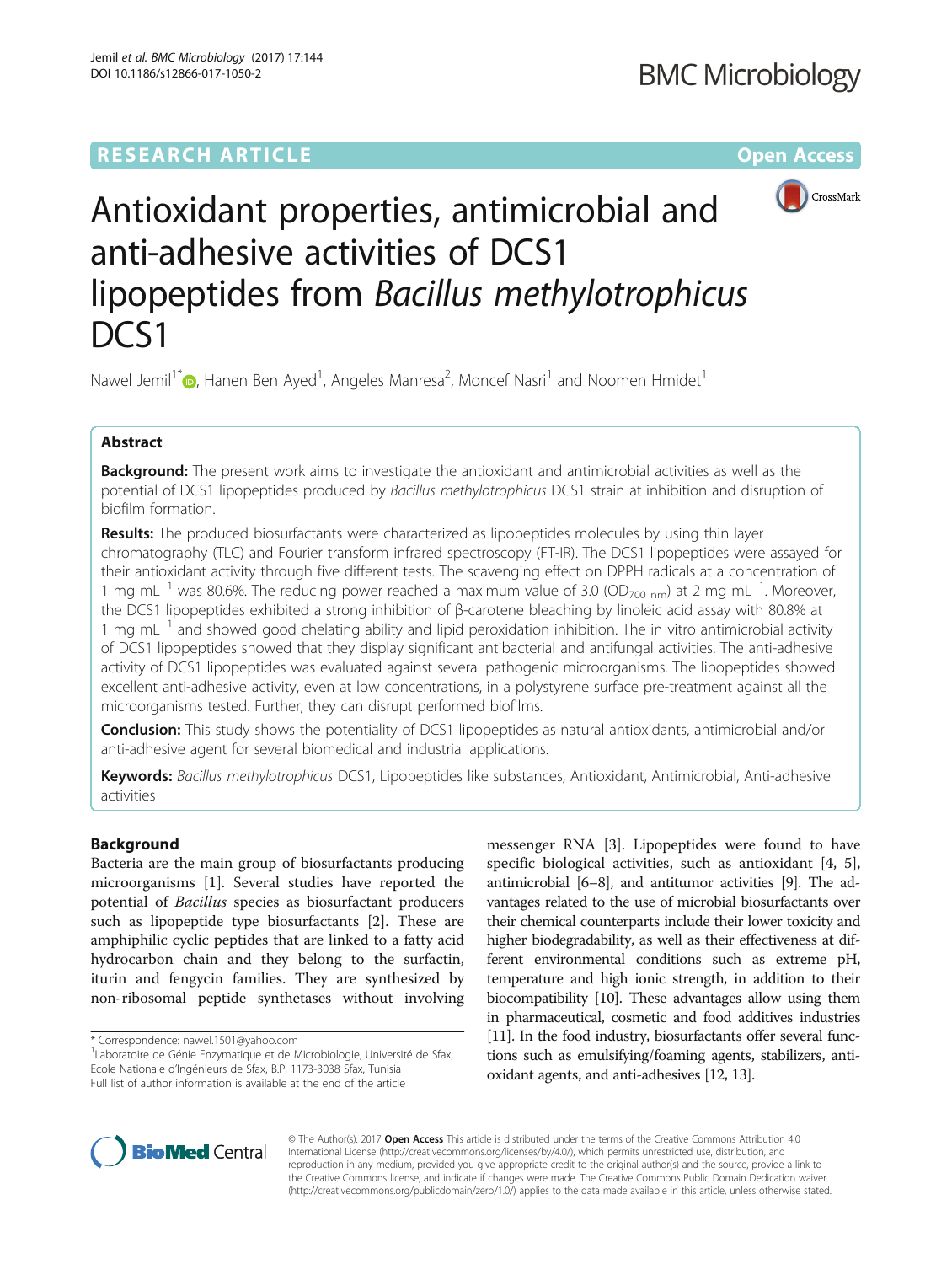Biosurfactants have also been proved to be great inhibitors of microbial adhesion and biofilm formation. Biofilms are communities of microbes adhering to biotic or abiotic surfaces. Broadly, microbial biofilms are a daily challenge faced by the food industry and society [\[14](#page-9-0)]. Adhesion is the first stage of biofilm formation and the best time for the action of anti-adhesive compounds [[15](#page-9-0)]. In fact, life in a biofilm probably represents the predominate mode of growth for microbes in most environments. The role of biosurfactants in microbial anti-adhesion and desorption has been widely described, and adsorption of biosurfactants to solid surfaces can be an effective strategy to reduce microbial adhesion and combating colonization by pathogenic microorganisms [\[16, 17](#page-9-0)].

This report represents an investigation of the antioxidant, antimicrobial and anti-adhesive activities of lipopeptides produced by Bacillus methylotrophicus DCS1 strain.

#### Methods

#### Microorganism

Biosurfactant-producing strain used in this study was isolated from hydrocarbon contaminated soil in Sfax City, Tunisia. It was selected on the basis of the high hemolytic activity and decreasing surface tension of the culture medium from 72 mN  $m^{-1}$  to 31 mN  $m^{-1}$ . This strain was identified as Bacillus methylotrophicus DCS1 based on its biochemical and 16S rDNA gene sequence analysis [\[18](#page-9-0)]. The bacterial strain was maintained at 4 °C and also preserved in glycerol at −80 °C.

#### Production media

Bacillus methylotrophicus DCS1 was inoculated into a 250 mL Erlenmeyer flask containing 25 mL Luria-Bertani (LB) broth medium (g L−<sup>1</sup> ): peptone, 10.0; yeast extract, 5.0; and NaCl, 5.0; pH 7.0. Culture was incubated at 37 °C with shaking at 200 rpm for 18 h. A 3%  $(v/v)$  of inoculum  $[OD_{600 \ nm} = 7.6]$  was transferred into a 2 L Erlenmeyer flask containing 250 mL of Landy medium [\[19](#page-9-0)] which contains: glucose 20 g L<sup>-1</sup>, L-glutamic acid 5 g L<sup>-1</sup>, yeast extract  $1 \text{ g } L^{-1}$ , K<sub>2</sub>HPO<sub>4</sub>  $1 \text{ g } L^{-1}$ , MgSO<sub>4</sub> 0.5  $\text{g } L^{-1}$ , KCl 0.5  $\text{g }$  $L^{-1}$ , CuSO<sub>4</sub> 0.0016 g L<sup>-1</sup>, Fe<sub>2</sub> (SO<sub>4</sub>)<sub>3</sub> 0.0004 g L<sup>-1</sup>, MnSO<sub>4</sub> 0.0012 g L−<sup>1</sup> . The initial pH of the medium was adjusted to 7.0 and culture was incubated for 72 h at 30 °C with shaking at 150 rpm.

#### Biosurfactant recovery

The culture medium was centrifuged at 8000 rpm and 4 °C for 20 min to remove bacterial cells. Supernatant free-cell was subjected to acid precipitation with 6 N HCl until pH 2.0, then left overnight at 4 °C with agitation. The precipitate was collected by centrifugation at 8000 rpm, for 20 min at 4 °C, suspended in distilled water and the pH was adjusted to 8.0 with NaOH

(1.0 N) [[20\]](#page-9-0). The crude biosurfactants obtained was lyophilized.

#### Thin layer chromatography

The extracted biosurfactants were analyzed on silica plates 60 F (Merck, Macherel-Nagel) with a solvent system consisting of (chloroform: methanol: water) solution in the ratio (65:25:4). The compounds on the plate were detected after spraying with the ninhydrin reagent and iodine vapor which respectively detected the peptide and lipid parts in the biosurfactants [\[21](#page-9-0)].

#### FT-IR spectra of the dried biosurfactants

Fourier transform infrared spectroscopy (FT-IR) was used to determine the functional groups and the chemical bonds present in the biosurfactants extract and then to determine its chemical nature. The FT-IR analysis was realized by using Analect Instruments fx-6160 FT-IR spectrometer. 1 mg of lyophilized sample was ground in about 100 mg of spectral grade KBr and pressed for 30 s to obtain translucent pellets. The spectral measurements were carried out in the absorbance mode. The FTIR spectrum of the prepared biosurfactants was recorded between 400 and 4000 cm<sup>-1</sup>.

# Antioxidant activities DPPH radical-scavenging assay

The 2, 2-diphenyl-1-picrylhydrazyl (DPPH) free radicalscavenging potential of DCS1 lipopeptides at different concentrations (0.1–2 mg mL−<sup>1</sup> ) was determined according to the report of Bersuder et al. [[22](#page-9-0)]. The DPPH radical scavenging activity was calculated as follows:

$$
DPPH \text{ radical-scavenging activity } (\%)
$$

$$
= \frac{A_{\text{control}} + A_{\text{blanc}} - A_{\text{sample}}}{A_{\text{control}}} \times 100
$$

where A<sub>control</sub> is the absorbance of the control reaction (containing all reagents except lipopeptides),  $A_{\text{blank}}$  is the absorbance of lipopeptides (containing all reagents except the DPPH solution) and A<sub>sample</sub> is the absorbance of lipopeptides with the DPPH solution.

Lower absorbance of the reaction mixture indicated higher DPPH radical-scavenging activity. BHA (2.0 mM) was used as positive standard. The test was carried out in triplicate and the results are mean values.

The effective concentration of DCS1 lipopeptides required to scavenge DPPH radical by 50% (I $C_{50}$  value) was obtained by linear regression analysis of doseresponse curve plotting between percentage of DPPH radical-scavenging activity and concentrations.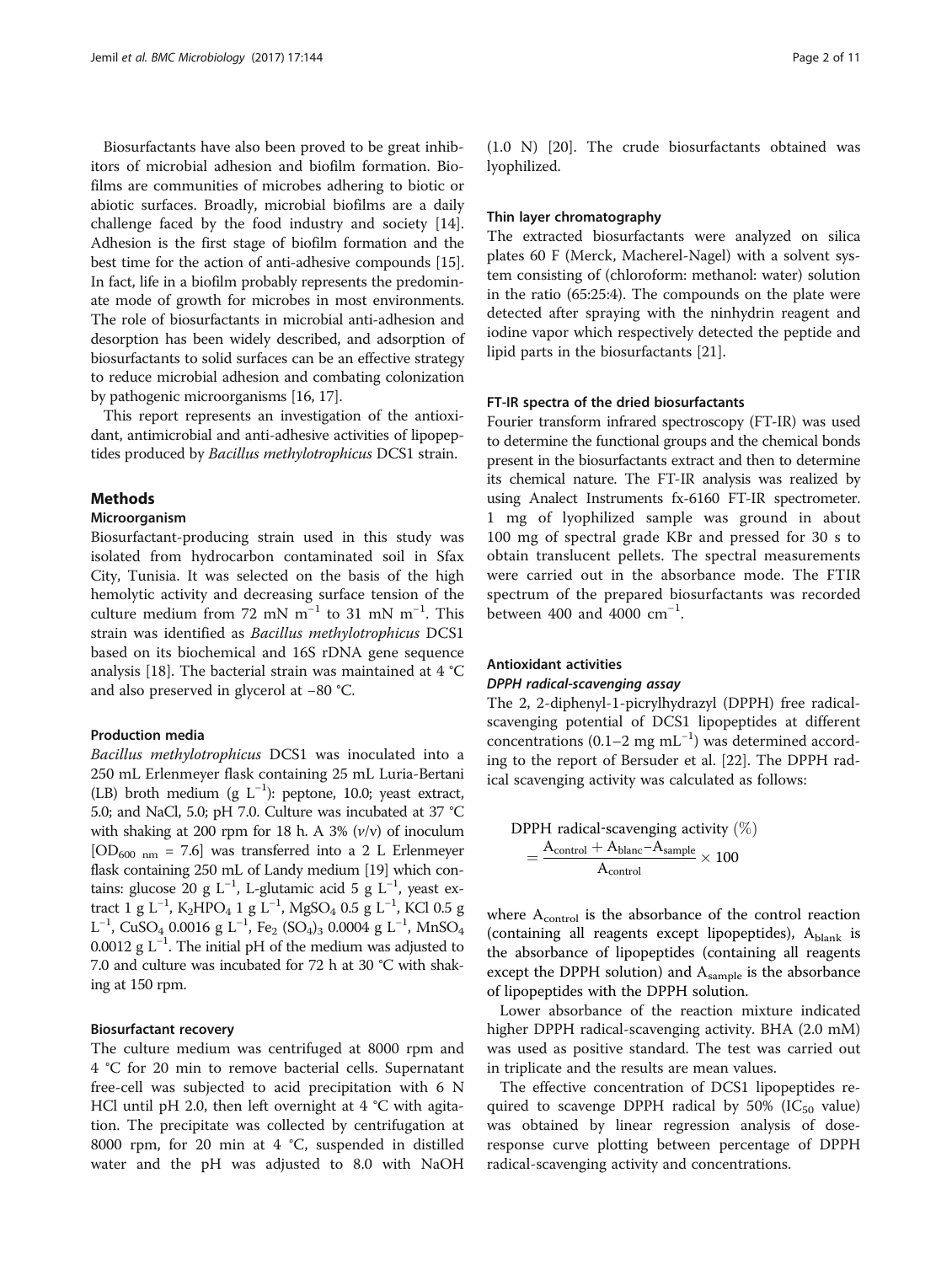#### Ferric-reducing activity

The ability of DCS1 lipopeptides at different concentrations (0.1 to 3 mg  $mL^{-1}$ ) to reduce iron III was determined according to the method of Yildirim et al. [[23](#page-10-0)]. All data values presented are the mean of triplicate analyses.

#### Ferrous ion-chelating activity

The  $Fe<sup>2+</sup>$  chelating activity of DCS1 lipopeptides at different concentrations (0.5–5 mg mL<sup>-1</sup>) was estimated by the method of Carter [[24\]](#page-10-0). The percentage of inhibition of ferrozine– $Fe^{2+}$  complex formation was calculated using the following formula:

$$
\begin{aligned} \text{Fervous ion-chelating activity } (\%) \\ &= \frac{A_{\text{control}} + A_{\text{blanc} - A_{\text{sample}}}}{A_{\text{control}}} \times 100 \end{aligned}
$$

where  $A_{control}$  is the absorbance of the control (without sample), Ablank is the absorbance of the blank (without ferrozine) and Asample is the absorbance of the sample. Ethylene diamine tetra acetic acid (EDTA) was used as positive control and the test was carried out in triplicate.

#### β-carotene bleaching assay

The capacity of DCS1 lipopeptides to prevent bleaching of β-carotene at different concentrations (0.025–1 mg mL−<sup>1</sup> ) was evaluated as described by Koleva et al. [\[25\]](#page-10-0). The antioxidant activity was calculated in terms of β-carotene bleaching inhibition using the following formula:

β‐carotene bleaching inhibition  $\epsilon = \left[1\text{-}\left(\frac{\text{A}_0\text{-}\text{A}_\text{t}}{\text{A}_0^{'}\text{-}\text{A}_\text{t}^{'}\right)\right]\times 100.$ 

where  $A_0$  and  $A'_0$  are the absorbances of the test sample and the control, respectively, measured at time zero; and  $A_t$ and  $A'_t$  are the absorbance of the sample and the control, respectively, measured after incubation. BHA was used as a positive standard. Tests were performed in triplicate and values presented are the mean of triplicate analyses.

The half maximal inhibitory concentration  $(IC_{50})$  is the concentration where 50% inhibition of the β-carotene bleaching radical is obtained.  $IC_{50}$  value was obtained by linear regression analysis of dose-response curve plotting between percentage of inhibition and concentrations.

#### Inhibition of linoleic acid peroxidation

In vitro lipid peroxidation inhibitory activity of lipopeptides like substances DCS1 was determined by evaluating their ability to inhibit oxidation of linoleic acid in an emulsified model system. DCS1 lipopeptides at 0.1 mg mL−<sup>1</sup> concentration were dissolved in 2.5 mL of distilled water and added to 2.5 mL of ethanol and 32.5 μL linoleic acid. The final volume was then adjusted to 6.25 mL with distilled water. The mixture was incubated in a

10 mL tube with silicone rubber caps at 45 °C for 9 days in dark. Vitamin C, a natural antioxidant agent, was used as a positive control, and distilled water as negative control. Lipid peroxidation was estimated as evidenced by the formation of thiobarbituric acid reactive substances (TBARS) such as malondialdehyde (MDA). TBARS were tested in samples by the method described by Yagi [\[26](#page-10-0)]. MDA and other TBARS were measured by their reactivity with TBA in an acidic condition to generate pink colored chromospheres which was read at 530 nm. A sample (375  $\mu$ L) was homogenized with 150  $\mu$ L of TBS (50 mM Tris containing 150 mM NaCl, pH 7.4) and 375 μL of TCA 20% (w/w) in order to precipitate proteins, and then centrifuged (1000 g, 10 min, 4 °C). A 400 μL of the supernatant was mixed with 80 μL of HCl (0.6 M) and 320 μL of Tris–TBA (Tris 26 mM; TBA 120 mM), and the mixture was heated for 10 min at 80 °C. The absorbance of the resulting solution was read at 530 nm. Inhibition of linoleic acid peroxidation was estimated by the following formula:

Inhibition of linoleic acid peroxidation

$$
= \left[1 - \frac{A_{\text{sample}}}{A_{\text{control}}}\right] \times 100
$$

where  $A_{sample}$  was the absorbance of the sample and Acontrol was the absorbance of the control (replacing the sample by water).

# Antimicrobial activities

# Microbial strains

Antibacterial activity of DCS1 lipopeptides was tested against three Gram-positive bacteria: Staphylococcus aureus (ATCC 25923), Bacillus cereus (ATCC 11778), Micrococcus luteus (ATCC 4698) and five Gram-negative bacteria: Klebsiella pneumoniae (ATCC 13883), Escherichia coli (ATCC 25922), Salmonella typhimurium (ATCC 19430), Salmonella enterica (ATCC 27853) and Enterobacterium sp.

Antifungal activity was tested using Aspergillus niger, Aspergillus flavus, Fusarium oxysporium, Pythium ultiumum, Fusarium solani and Rhizoctonia bataticola.

#### Agar diffusion method

DCS1 lipopeptides were tested in vitro for antimicrobial activities by conventional agar diffusion method against human pathogens [[27\]](#page-10-0).

Using sterile pipette, culture suspension  $(200 \mu L)$  of the tested microorganisms  $(10^6 \text{ colony-forming units})$ CFU mL−<sup>1</sup> ) of bacteria cells (estimated by absorbance at 600 nm) and  $10^8$  spores mL<sup>-1</sup> of fungal strains (measured by Malassez blade) were spread uniformly on Luria-Bertani agar and malt extract agar media, respectively. Then, wells were made using a sterile well borer and were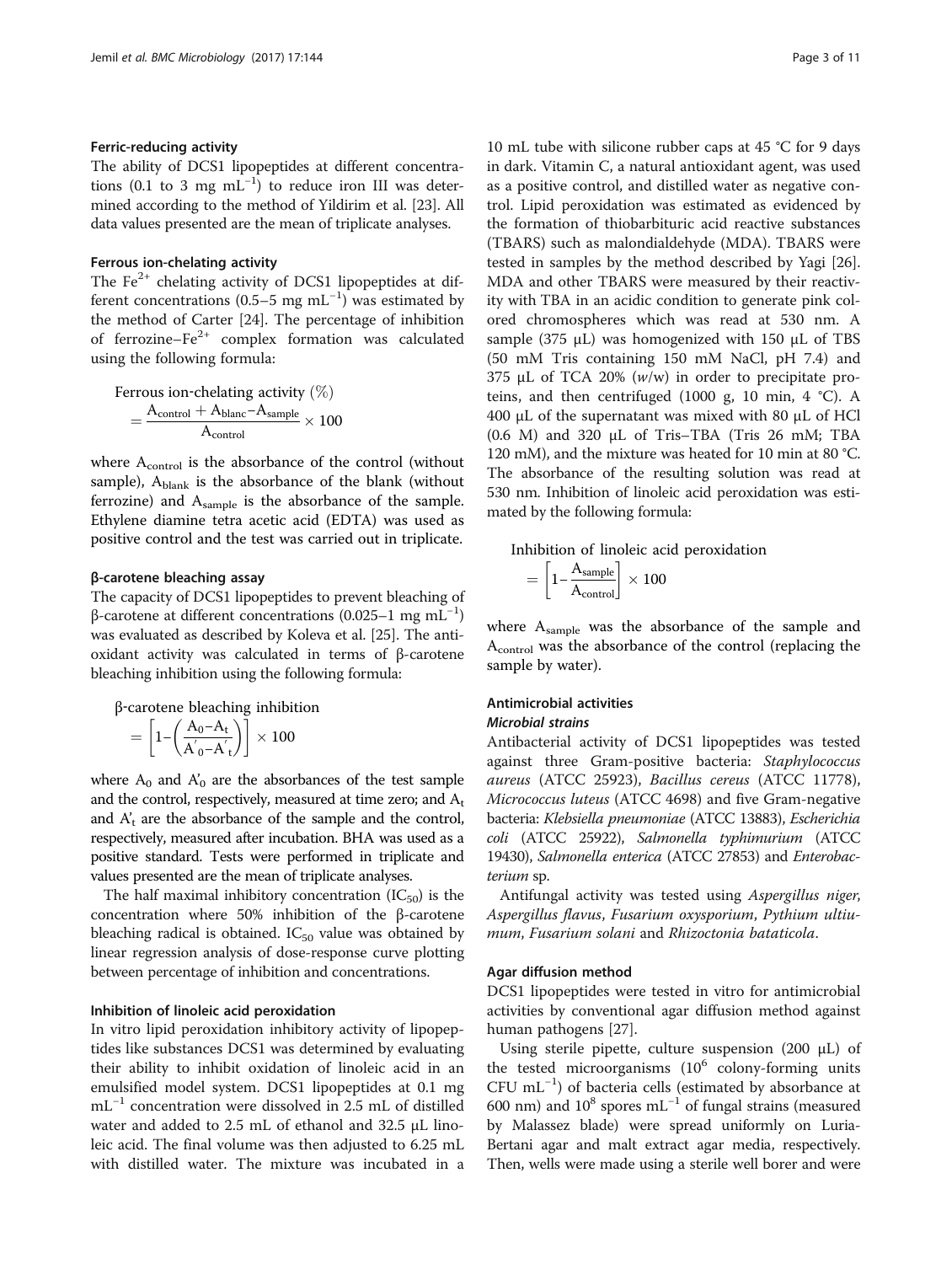filled with 100 μL of lipopeptides sample  $(2 \text{ mg } \text{mL}^{-1})$ concentration).

The zone of growth inhibition was measured in millimetres after incubation for 24 h at 37 °C for bacteria and for 72 h at 30 °C for fungal strains. All the results were represented as the average of three independent experiments.

# Effect of proteolytic enzymes, heat, and pH on crude lipopeptides antibacterial activity

The susceptibility of the crude lipopeptides to proteolytic enzymes, heat and pH treatments was assessed as described elsewhere [[28](#page-10-0)]. To evaluate its stability to proteolytic enzymes, the crude lipopeptides sample (2 mg mL−<sup>1</sup> concentration) was incubated at 37 °C for 60 min with 1 mg mL<sup> $-1$ </sup> final concentration of trypsin, chymotrypsin and pepsine. To analyze thermal stability, samples were incubated at temperatures ranging 40, 60, 80 and 100 °C for 20 min. The effect of pH on DCS1 lipopeptides activity was studied by assaying antibacterial activity against K. pneumoniae, the pH was adjusted at values from 3.0 to 10.0. Samples were neutralized to pH 7.0 before measurement of the antibacterial activity, the following buffer systems were used: 100 mM glycine–HCl buffer, pH 3.0–4.0; 100 mM acetate buffer, pH 4.0–6.0; 100 mM Tris–HCl buffer, pH 7.0–8.0 and 100 mM glycine–NaOH buffer, pH 9.0–10.0. After the treatments, residual antibacterial activity against K. pneumoniae was determined as follows:

Residual antibacterial activity 
$$
(\%)
$$

\n
$$
= \frac{Z \text{one of growth inhibition after treatment}}{Z \text{one of growth inhibition without treatment}} \times 100
$$

#### Anti-adhesion treatment with lipopeptides extract DCS1

The anti- and post-adhesion treatments were studied with lipopeptides extract obtained as follows: acidprecipitated lipopeptides (1 g) was subjected to extraction with 25 ml tetrahydrofuran (THF) solvent four times and the mixture was stirred and centrifuged at 8000 rpm, for 15 min at 4 °C. The organic phases recuperated were combined and evaporated to dryness in a rotary vacuum evaporator (Büchi, Switzerland) at 40 °C, and then lipopeptides extract was suspended in distilled water and lyophilized.

For surface pre-treatment, the wells of a sterile microtiter plate were loaded with 200 μL of DCS1 lipopeptides extract at different concentrations ranging from 0.016 to 2 mg mL<sup>-1</sup>, dissolved in PBS (pH 7.2). Micro-titer plates were incubated for 6 h at room temperature (25 °C) and then washed twice with PBS.

For biofilm formation, Salmonella typhimurium ATCC 14028, Klebsiella pneumoniae ATCC 13883, Staphylococcus aureus ATCC 25923, Bacillus cereus ATCC 11778 and Candida albicans ATCC 10231 were cultured overnight in Luria-Bertani medium (LB). Cultures were diluted 1/100 in the medium proposed by O'Toole [\[29\]](#page-10-0) (g  $L^{-1}$ ): glucose, 2; casamino acids, 5; KH<sub>2</sub>PO<sub>4</sub>, 3; K<sub>2</sub>HPO<sub>4</sub>, 7; (NH<sub>4</sub>)<sub>2</sub>SO<sub>4</sub>, 2,  $MgSO<sub>4</sub>$  7H<sub>2</sub>O, 0.12. Then, 200  $\mu$ L of each dilution were added to the micro-titer plate wells and incubated for 20 h at 37 °C. After incubation, wells were washed three times with distilled water to remove non-adherent cells, fixed for 15 min with methanol and stained with 125 μL crystal violet (CV) (0.1%) for 20 min, then washed with water and dryed. For quantifying the microbial adhesion, the stain in the wells was diluted with 200 μL acetic acid in water (33%) and the absorbance was determined at 595 nm [\[13](#page-9-0)]. Percentages of microbial adhesion inhibition were calculated using the formula:

Microbial adhesion inhibition  $= [1-(A_c/A_0)] \times 100$ 

where  $A_c$  represents the absorbance of the well with lipopeptides at concentration c and  $A_0$  represents the absorbance of the positive control wells (in absence of lipopeptides). Negative control wells contained only lipopeptides dissolved in PBS. Assays were carried out three times.

#### Mature biofilm treatment with lipopeptides extract DCS1

The wells of a polystyrene micro-titer plates were filled with 200 μL of bacterial suspension prepared as described above, and then the plates were incubated for 20 h at 37 °C. After incubation, the unattached microbial cells were removed by washing the wells three times with distilled water. Thereafter, 200 μL of DCS1 lipopeptides at different concentrations ranging from 0.016 to 2 mg mL<sup>-1</sup>, were added to each well and the plates were incubated for 6 h at room temperature (25 °C). The quantification was realized as in the pre-treatment. All the results were represented as the average of three independent experiments.

All data presented are the average of at least three measurements which deviated by not more than 5%.

#### Results and discussion

#### Preliminary chemical characterization

TLC analysis separates compounds in a mixture and can be used to determine the number of components in solutions. The sample of crude biosurfactants revealed yellow spots with iodine vapour, suggesting the presence of polar lipids. Treatment with ninhydrin revealed pink spots suggesting the presence of protein portions. The presence of both protein units and lipid moieties on the same spot suggested that the sample is a lipopeptide type. Similar results for other lipopeptide type biosurfactant were also reported elsewhere [[30](#page-10-0)].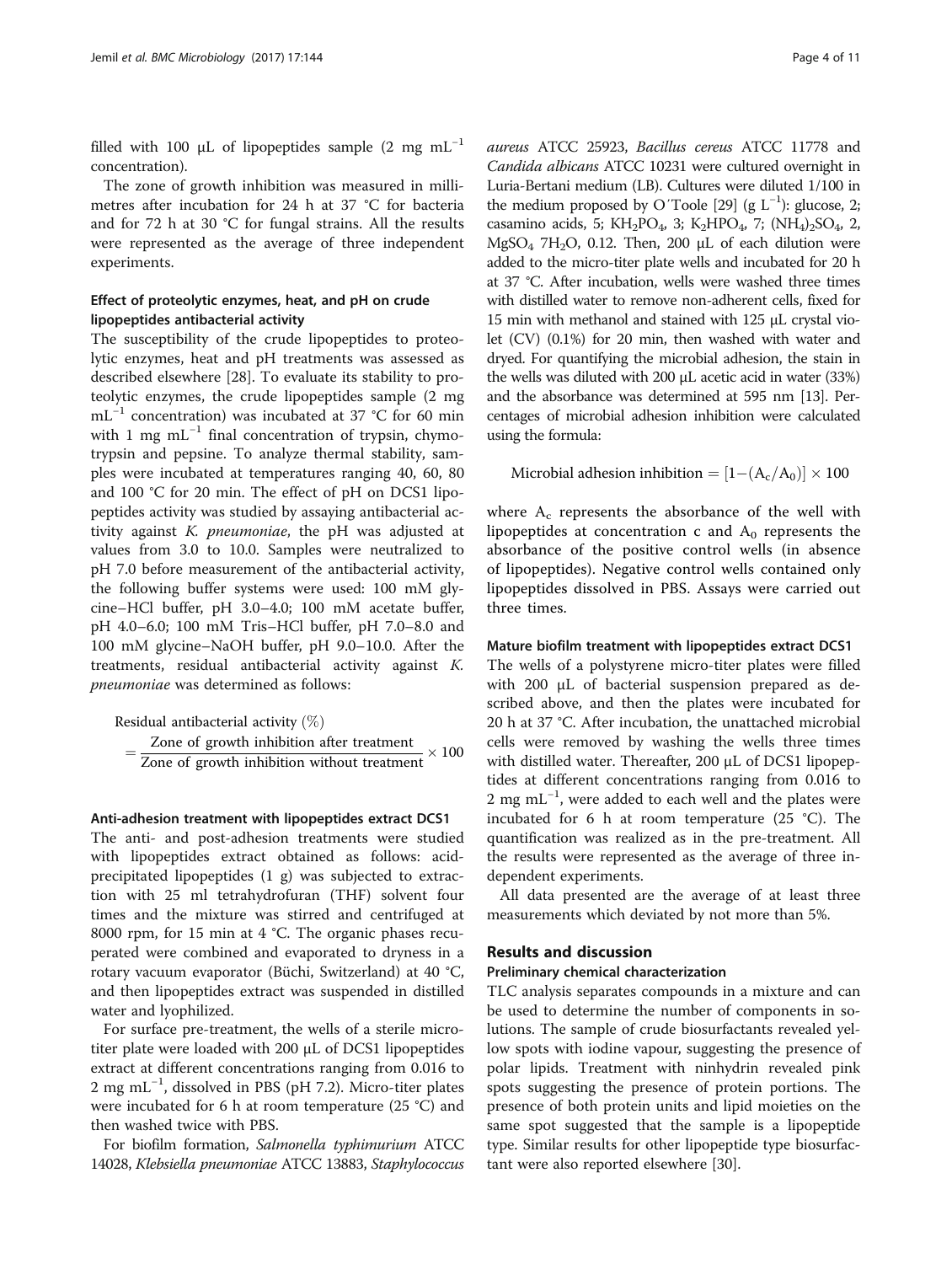The IR spectrum of the crude biosurfactants DCS1 was analyzed to gain insight into its chemical nature (Fig. 1). A broad absorbance with wave numbers ranging approximately from 3700  $cm^{-1}$  to 3000  $cm^{-1}$  having its maximum at 3297  $cm^{-1}$  was detected. Absorbance in this region is a result of -CH and -NH stretching vibrations, and it is a characteristic of carbon-containing compounds with amino groups [[31](#page-10-0)]. Other sharp absorbance peaks are seen at 2959, 2928 and 2855 cm<sup>-1</sup>, indicating the presence of –C-CH3 banding or long alkyl chains [\[32\]](#page-10-0). The peak with highest absorbance in the spectrum was observed at 1651 cm−<sup>1</sup> . Absorbance in this region signifies the presence of peptide groups in the molecules [\[33](#page-10-0)]. Another high intensity peak at 1537 cm<sup>-1</sup>, corresponded to the deformed N–H band. The weak band at 1398 cm<sup>-1</sup> in the absorption range 1370–1470 cm−<sup>1</sup> could result from deformation and bending vibrations of  $-C-CH_2$  and  $-C-CH_3$  groups in aliphatic chains [\[34](#page-10-0)]. Peaks at 1234 and 1111  $cm^{-1}$ are probably due to the presence of C-O-C vibrations in esters [[32, 33\]](#page-10-0).

The observed peaks are those commonly found in the IR spectra of lipopeptide biosurfactants produced by several species [\[21](#page-9-0), [35](#page-10-0), [36](#page-10-0)].

#### Antioxidant activities

#### DPPH radical-scavenging assay

The DPPH radical-scavenging assay has been generally used to study the ability of compounds to act as free radical scavengers or hydrogen donors [\[37\]](#page-10-0). When DPPH encounters a hydrogen-donating substance, the radical would be scavenged, as visualized by changing its color from purple to yellow, and the absorbance is reduced [\[38](#page-10-0)]. The stable DPPH radical displays a

maximum absorbance at 517 nm in ethanol. As displayed in Fig. [2a](#page-5-0), the DCS1 lipopeptides exhibited effective antioxidant activity against DPPH in a dose dependent manner. In fact, at 1 mg mL<sup>-1</sup>, the DCS1 lipopeptides showed a potential scavenging effect of 80.6%, which is three-times higher than that obtained at 0.1 mg mL<sup>-1</sup> (25.9%). Our results are in accordance with previous works of Yalcin and Cavusoğlu [\[39](#page-10-0)] who reported that the DPPH scavenging activity increased with increasing the concentration of biosurfactant synthesized by Bacillus subtilis RW-I.

However, DCS1 lipopeptides exhibited lower radicalscavenging activity than did BHA used as reference at the same concentrations. The  $IC_{50}$  value was about 357 μg mL−<sup>1</sup> . Scavenging effect can be assigned to the presence of the hydrocarbon fatty acid chain and some active residues in the peptide ring, which acted as a good hydrogen atom or an electron donor and could react with free radicals of DPPH.

#### Ferric reducing antioxidant power

The reducing power of a compound may serve as a significant indicator of its potential antioxidant activity [\[40\]](#page-10-0). In this test, the presence of reducers causes the reduction of the  $Fe<sup>3+</sup>/ferricyanide$  complex to the ferrous form. The reductive activity of DCS1 lipopeptides as well as the synthetic antioxidant BHA as a function of their concentrations is illustrated in Fig. [2b](#page-5-0). The reducing capacity of DCS1 lipopeptides increased with increasing their concentration. It indicates a dose-dependent response and reached a maximum of 3.0 (OD<sub>700 nm</sub>) at a concentration of 2.0 mg mL−<sup>1</sup> . The obtained values are lower than those of BHA at concentrations below 2.0 mg mL−<sup>1</sup> .

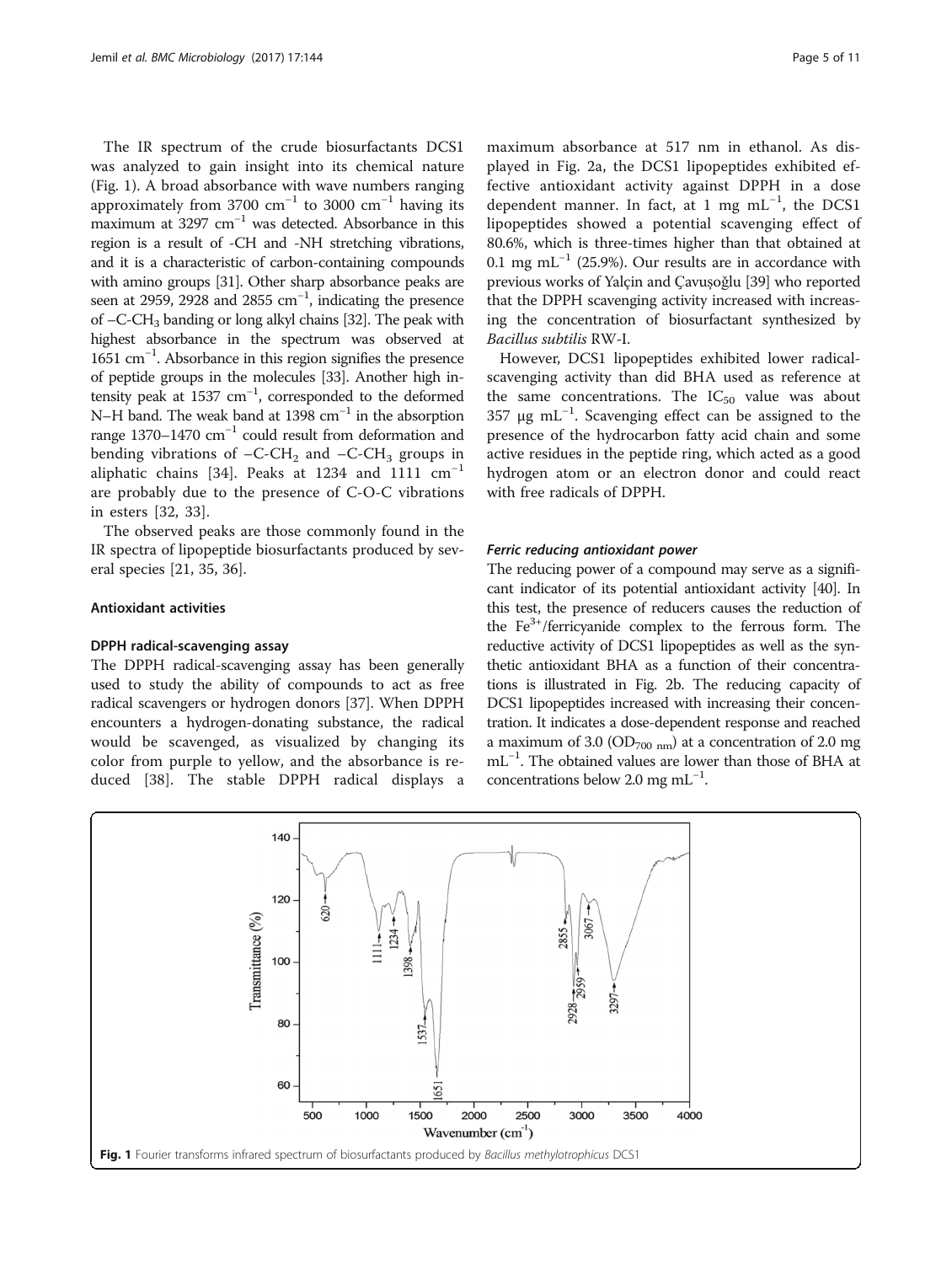<span id="page-5-0"></span>

The reductive ability of DCS1 lipopeptides is higher than those of lipopeptides produced by Bacillus mojavensis A21 which reached 2.0 (OD<sub>700 nm</sub>) at a concentration of 10 mg  $mL^{-1}$  [\[5\]](#page-9-0) and surfactin lipopeptide produced by B. subtilis RW-I, which reached 2.0 (OD<sub>700 nm</sub>) at a concentration of 2.5 mg mL−<sup>1</sup> [[39](#page-10-0)]. Yalçin and avuşo lu [\[39](#page-10-0)] reported that the reductive ability could be related to the presence of hydroxyl groups in the lipopeptides molecules.

### Ferrous ion-chelating activity

Ferrous ion  $(Fe^{2+})$  is the most potent pro-oxidant among metal ions. This ion can interact with hydrogen peroxide in a Fenton reaction to produce the reactive oxygen species and hydroxyl free radical (OH), leading to the initiation and/or acceleration of lipid oxidation [\[41](#page-10-0)]. Chelating agents may inhibit lipid oxidation by stabilizing transition metals. Measurement of color reduction allows, therefore, estimating the metal chelating activity of the co-existing chelator [\[42\]](#page-10-0).

The  $Fe<sup>2+</sup>$  chelating capacity of DCS1 lipopeptides against  $Fe<sup>2+</sup>$  was determined by measuring the iron ferrozine complex. As shown in Fig. 2c, DCS1 lipopeptides exhibited strong ferrous-chelating activity and chelated almost 79.8% of ferrous ions at 4 mg mL<sup>-1</sup>. However, DCS1 lipopeptides exhibited lower metal chelating activity than EDTA, a well-known metal ion chelator. The obtained results suggest that some lipopeptide isoforms could be potential antioxidant through metal chelating ability.

#### β-carotene bleaching assay

The antioxidant assay using the discoloration of βcarotene is widely used to measure the antioxidant activity of bioactive compounds. The β-carotene bleaching inhibition was tested at different concentrations and compared with BHA. As shown in Fig. 2d, the DCS1 lipopeptides inhibited significantly the discoloration of β-carotene and its antioxidant activity increased with increasing sample concentration. The inhibitor concentration IC<sub>50</sub> was estimated to be 42 µg mL<sup>-1</sup>. However BHA has better β-carotene bleaching inhibition than that of DCS1 lipopeptides at all concentrations tested. DCS1 lipopeptides are more effectives than A21 lipopeptides, which showed a β-carotene bleaching inhibition of 72% at 10 mg mL<sup>-1</sup> concentration and the  $IC_{50}$  was esti-mated to be 3.7 mg mL<sup>-1</sup> [\[5](#page-9-0)].

#### Inhibition of linoleic acid peroxidation

Antioxidant activity of DCS1 lipopeptides, at a concentration of 0.1 mg  $mL^{-1}$ , against the peroxidation of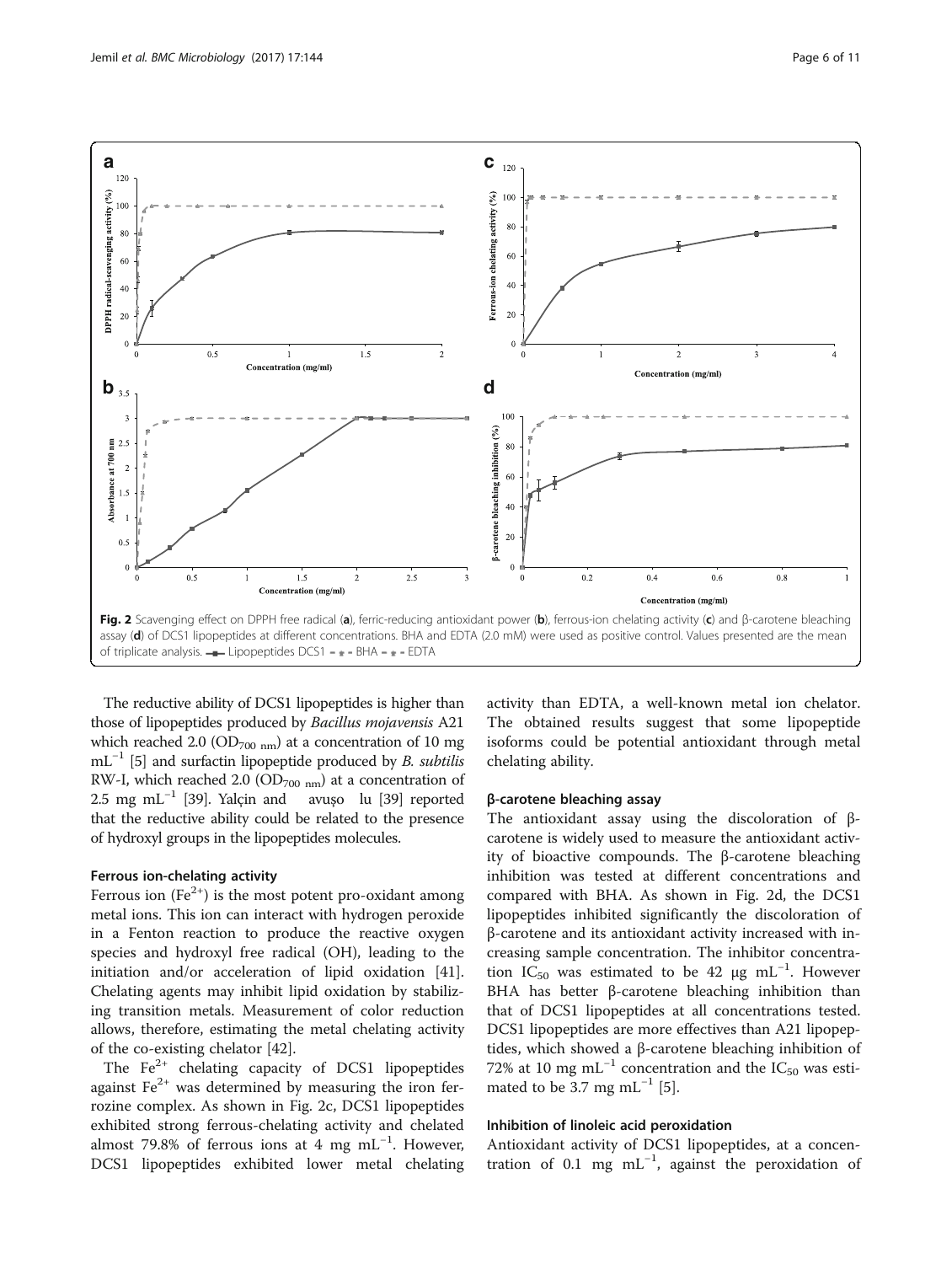linoleic acid during 3, 6 and 9 days of storage at 45 °C, was evaluated and compared to that of vitamin C, used as a natural antioxidant (Fig. 3). After 3 days of incubation period, DCS1 lipopeptides displayed a lipid peroxidation inhibition of about 60.22%, and reached about 76.8% after 9 days. The vitamin C showed higher protective effect than biosurfactants. The inhibitory effect could be explained by the presence of acyl chain of fatty acids by improving the interaction between lipopeptide like substances and linoleic acid [[5\]](#page-9-0). The crude lipopeptides synthesized by B. methylotrophicus DCS1 strain can be an important potential source of antioxidants.

#### Antimicrobial activity of DCS1 lipopeptides

The antimicrobial activity of DCS1 lipopeptides, against various microorganisms, was estimated by agar well diffusion method and the results are summarized in Table [1.](#page-7-0) Lipopeptides were effective against several tested bacteria with different degrees. The highest antibacterial activity was observed against K. pneumoniae, with a maximum zone diameter inhibition of 30 mm at a concentration of 2 mg  $mL^{-1}$ , while the lowest activity was detected against Enterobacterium sp. However, DCS1 lipopeptides did not exhibit antimicrobial activity against M. luteus at 2 mg mL<sup>-1</sup>. Several lipopeptide biosurfactants obtained from Bacillus amyloliquefaciens M1 [[8\]](#page-9-0) and *Bacillus mojavensis* A21 [\[7](#page-9-0)] showed strong antibacterial activity.

Regarding the antifungal activity, DCS1 lipopeptides showed a significant activity against various fungal strains. Higher activity was observed against A. niger and A. flavus, less activity was against P. ultimum, F. solani and R. bataticola, no effect was observed on F. oxysporium. Donio et al. [\[43\]](#page-10-0) reported that Bacillus sp. BS3's biosurfactants possess an important antifungal activity against different pathogens. Sheppard et al. [\[44](#page-10-0)] indicated that lipopeptide biosurfactants interact with the cell membrane of the target cells and exhibit significant antimicrobial properties.

## Effect of proteolytic enzymes, heat and pH on lipopeptides antibacterial activity

The resistance of lipopeptides against proteases and extreme conditions, including temperature and pH was a prerequisite for their potential therapeutic and pharmaceutical applications. DCS1 lipopeptides retained their antibacterial activity against K. pneumoniae after incubation for 1 h with proteolytic enzymes pepsin, trypsin and chymotrypsin at a concentration of 1 mg mL<sup>-1</sup> (Table [2](#page-7-0)). These results exclude the eventual existence of bacteriocin-like substances in the crude lipopeptides and they indicate that the antimicrobial compounds could be cyclic peptides containing unusual amino acids [\[45](#page-10-0)].

Regarding thermostability, DCS1 lipopeptides were resistant to heating for 20 min at temperatures up to 100 ° C retaining 100% their initial activity (Table [2](#page-7-0)). The maintenance of antimicrobial activity after treatment with proteolytic enzymes and after incubation at a wide range of temperature resembles the characteristics of cyclic lipopeptides of Bacillus sp. [\[46](#page-10-0)].

Antimicrobial activity was also tested at different pH values. The antimicrobial substance was active at pH 8.0 and pH 10.0, retaining 100% of the activity, while at pH 5.0 and 3.0 the activity was decreased (84.4% and 74% of its initial activity at pH 5.0 and pH 3.0, respectively). The decrease in antibacterial activity could be due to partial precipitation of lipopeptides.

#### Anti-adhesive activity

Biosurfactants are known to decrease the adhesion of pathogenic microorganisms to solid surfaces [[47](#page-10-0)]. Thus, the anti-adhesive activity of DCS1 lipopeptides was

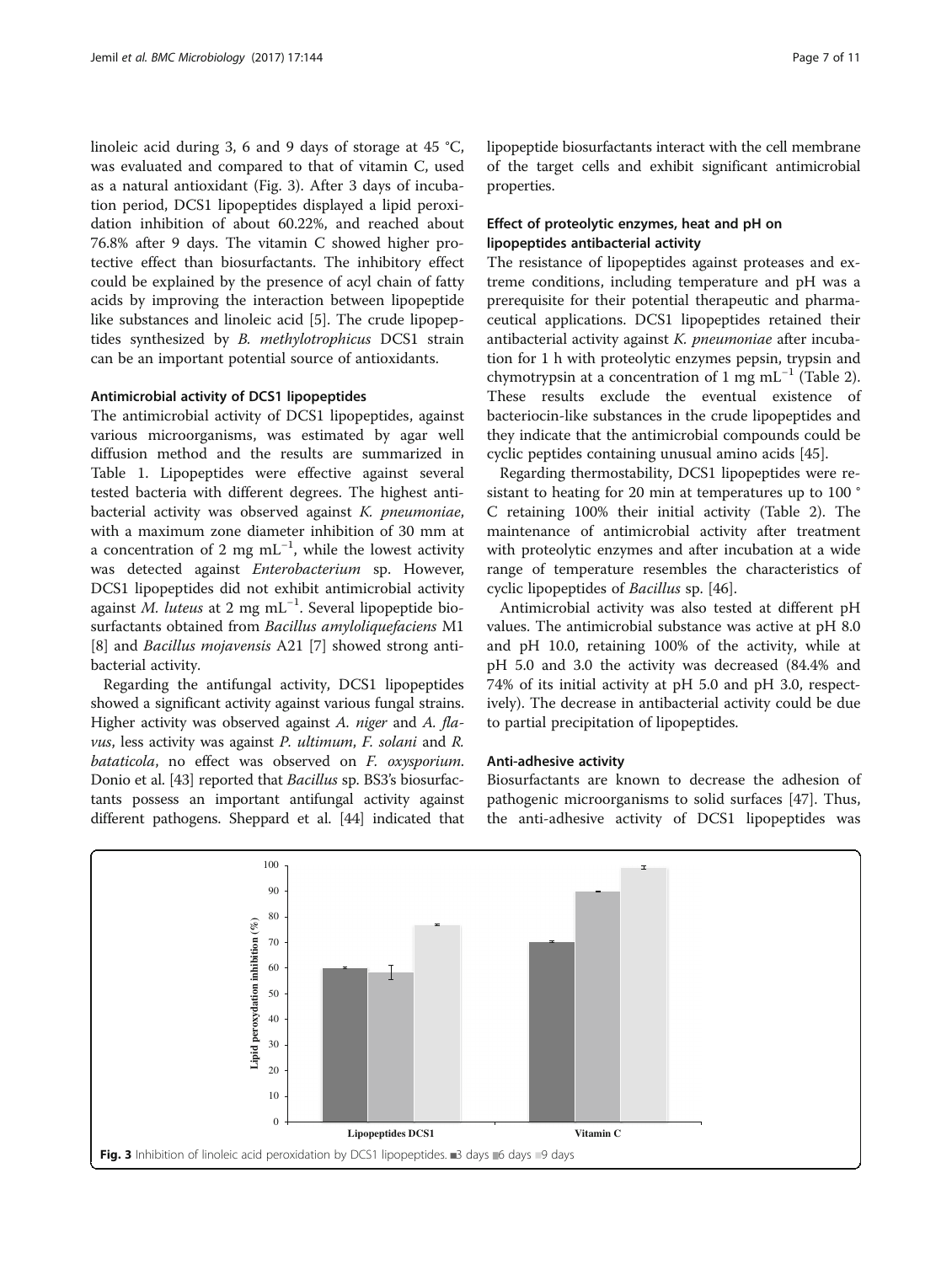<span id="page-7-0"></span>Table 1 Antimicrobial activity spectrum of DCS1 lipopeptides  $(2 \text{ mg } \text{mL}^{-1})$ 

| Indicator organisms           | Inhibition zone diameter (mm) |
|-------------------------------|-------------------------------|
| $Gram (+)$                    |                               |
| S. aureus (ATCC 25923)        | $14 \pm 0.4$                  |
| <b>B.</b> cereus (ATCC 11778) | $15 \pm 0.1$                  |
| M. luteus (ATCC 4698)         |                               |
| Gram $(-)$                    |                               |
| K. pneumoniae (ATCC 13883)    | $30 \pm 0.1$                  |
| E. coli (ATCC 25922)          | $16.5 \pm 0.6$                |
| S. typhimyrium (ATCC 19430)   | $15 \pm 0.2$                  |
| S. enterica (ATCC 27853)      | $15 \pm 0.1$                  |
| Enterobacterium sp.           | $7.66 \pm 0.6$                |
| Fungi                         |                               |
| A. niger                      | $+++$                         |
| A. flavus                     | $+++$                         |
| F. oxysporium                 |                               |
| P. ultimum                    | $++$                          |
| F. solani                     | $++$                          |
| R. bataticola                 | $++$                          |

Determinations were performed in triplicate and data correspond to mean values ± standard deviations

investigated against five strains. As can be seen in Fig. [4a](#page-8-0), the pre-treatment of polystyrene surfaces with DCS1 lipopeptides significantly inhibited the adhesion of all tested bacteria, even at low concentrations. The biofilm formation inhibition was concentration-dependent, and the anti-adhesive effect remains nearly constant above a

Table 2 Influence of proteolytic enzymes, temperature and pH on DCS1 lipopeptides antibacterial activity against K. pneumoniae

| Treatment                        | Residual activity (%) |
|----------------------------------|-----------------------|
| Enzyme $(1 \text{ mg } mL^{-1})$ |                       |
| Pepsin                           | 100                   |
| Trypsin                          | 100                   |
| Chymotrypsin                     | 100                   |
| Temperature (°C)                 |                       |
| 40                               | 100                   |
| 60                               | 100                   |
| 80                               | 100                   |
| 100                              | 100                   |
| pH                               |                       |
| 3                                | 74                    |
| 5                                | 84                    |
| 8                                | 100                   |
| 10                               | 100                   |

Residual activity compared with the antimicrobial activity before the treatment. Data are means of three independent experiments

concentration of 1 mg  $mL^{-1}$  lipopeptides. The highest anti-adhesive effect was observed against C. albicans with an inhibition percentage of about 89.3%. Our results are in accordance with those of Janek et al. [[15](#page-9-0)] who reported that the pre-treatment of a polystyrene surface with 0.5 mg mL−<sup>1</sup> pseudofactin II inhibited bacterial adhesion by 36–90% and that of C. albicans by 92%. In another study, Coronel-león et al. [[13\]](#page-9-0) reported that the highest anti-adhesive activity of the biosurfactant lichenysin produced by Bacillus licheniformis AL1.1 was observed against C. albicans (74.35%) at a concentration of 4 mg mL<sup>-1</sup>.

High anti-adhesion effect was also observed for S. aureus, B. cereus and S. typhimurium (77.3, 77.1 and 75.7%, respectively, at 1 mg mL−<sup>1</sup> ) with DCS1 lipopeptides, while the effect on K. pneumoniae was low (50%). Gudiña et al. [\[47](#page-10-0)] demonstrated high anti-adhesion activity against many pathogens, among them S. aureus (72.0%), Staphylococcus epidermidis (62.1%) and Sreptococcus agalactiae (60%), but at high concentration of biosurfactant produced by Lactobacillus paracasei A20 (25 mg mL−<sup>1</sup> ). Earlier reports [\[48](#page-10-0)] described the inhibition of pathogenic bacteria adhesion (Escherichia coli CFT073 and S. aureus ATCC 29213) to polystyrene surfaces by two lipopeptide biosurfactants synthesized by Bacillus subtilis and Bacillus licheniformis. Furthermore, Pontibacter korlensis SBK-47 strain produces pontifactin, a new lipopeptide biosurfactant that exhibits anti-adhesive activity against many pathogenic bacteria ranging from 87% to 99% inhibition at a maximum concentration of  $2 \text{ mg } \text{mL}^{-1}$  [[36](#page-10-0)].

DCS1 lipopeptides exhibit high efficiency as the calculated effective dose  $(ED_{50})$  with 50% adhesion inhibition was very low with all microorganisms tested: 0.36 mg mL<sup> $-1$ </sup> for S. typhimurium, 2 mg mL<sup>-1</sup> for K. pneumoniae, 0.4 mg mL<sup>-1</sup> for *B*. cereus and 0.015 mg mL<sup>-1</sup> for *S. aureus*.

The inhibition of biofilm formation is due to the capacity of lipopeptides to modify the physico-chemical properties of the surface to reduce adhesion and biofilm formation. Some lipopeptides are considered anionic due to the negative charges of amino acids, also surfaces of most bacterial cells are negatively charged. Therefore, in the pre-treatment with lipopeptides, the potential effect of biofilm formation inhibition could be the result of the electrostatic repulsion forces between the negative charge of polystyrene surface recovered with lipopeptides molecules and negative charge of the microbial membrane. Bacterial adhesion depends on bacterial charge, surface type and on the biosurfactant charge which interferes in their influences.

#### Disruptive activity on pre-formed biofilm

Disruption of biofilm consists in removing the attached microorganisms from the surface after biofilm formation.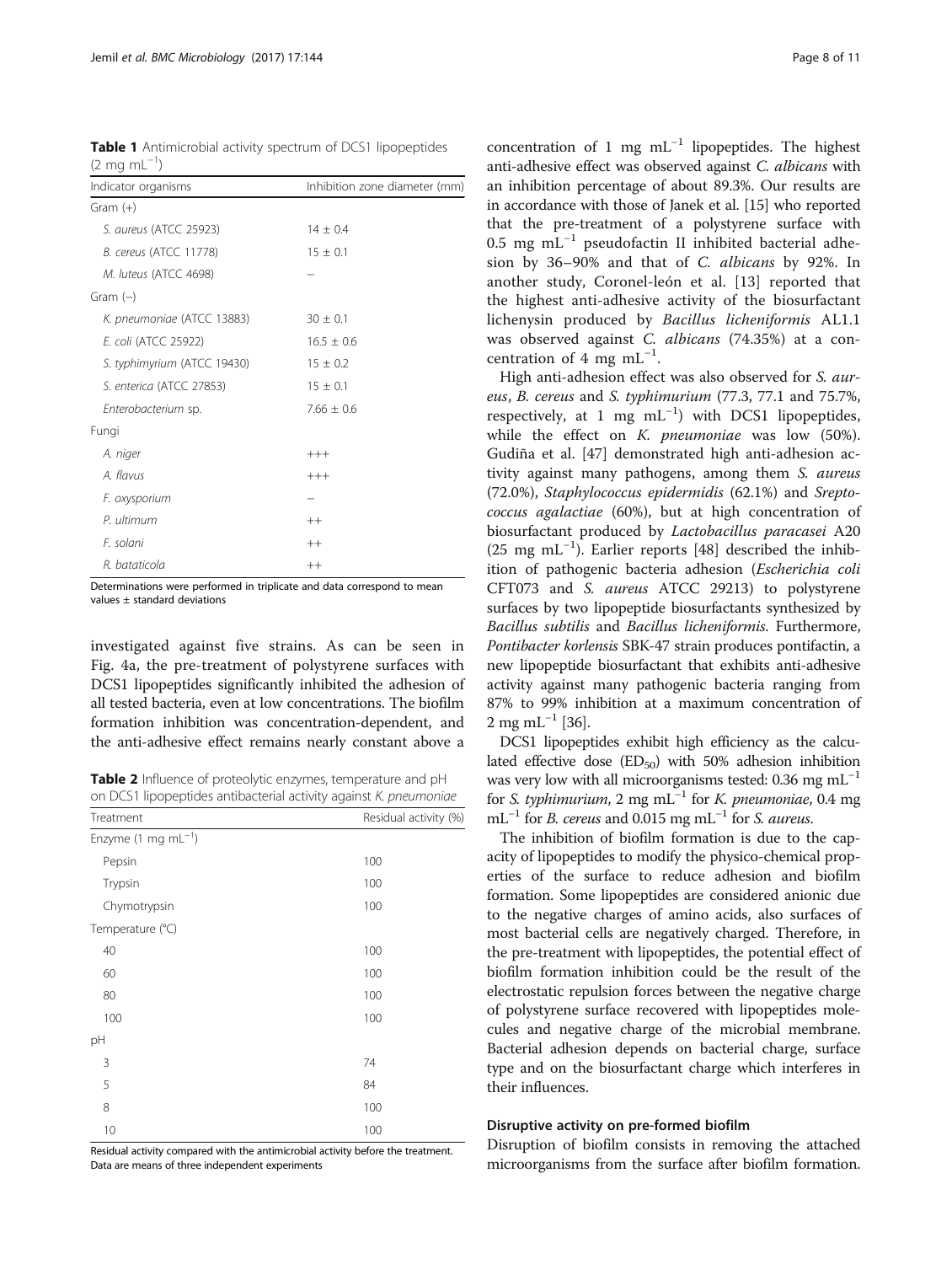<span id="page-8-0"></span>

As illustrated in Fig. 4b, the efficacy of biofilm disruption increased with increasing sample concentration, and the percentages of disruption remain nearly constant above a concentration of 1 mg mL<sup> $-1$ </sup> lipopeptides. The maximum disruption produced by DCS1 lipopeptides was observed for C. albicans with 89.50%, followed by S. aureus (77%), S. typhimurium (75%), B. cereus (74.8%) and K. pneumoniae (50.3%). Our results are in agreement with those of Dalili et al. [\[12\]](#page-9-0) who reported that Coryxin, a cyclic lipopeptide, produced by Corynebacterium xerosis NS5 displayed inhibitory and disruptive activities against biofilm formation by a variety of bacteria.

The effectiveness of lipopeptides in post-treatment of biofilm formation using various microorganisms was similar to that in pre-treatment. Our findings are in contrast with those of Janek et al. [[15\]](#page-9-0) who stated that the effectiveness in biofilm disruption in a post-treatment is lower than in biofilm inhibition in a pre-treatment with an activity ranging from 26 to 70% with pseudofactin II (0.5 mg mL<sup>-1</sup>).

The effective dose  $(ED_{50})$  was very low in posttreatment with all pathogens tested: 0.51 mg mL<sup>-1</sup> for S. typhimurium, 2 mg mL<sup>-1</sup> for K. pneumoniae, 0.11 mg  $mL^{-1}$  for S. aureus, 0.37 mg  $mL^{-1}$  for B. cereus and 0.096 mg mL<sup>-1</sup> for C. albicans.

The disruption of biofilm could be explained by the adsorption of lipopeptides at the interface between the attached biofilm-forming bacteria and the solid surface, thus favoring bacterial detachment. According to McLandsborough et al. [[49\]](#page-10-0), surfactants could penetrate and adsorb at the interface between the solid surface and the biofilm owing to their high surface activity and reduce the interfacial tension.

When comparing both processes, pre-treatment and post-treatment of polystyrene surfaces, it is clear that the action of DCS1 lipopeptides was more effective against C. *albicans*. The use of the yeast *C. albicans* is of particular interest because it is recognized as an important pathogen in nosocomial infections [\[50\]](#page-10-0). Also DCS1 lipopeptides could be considered as a good alternative for controlling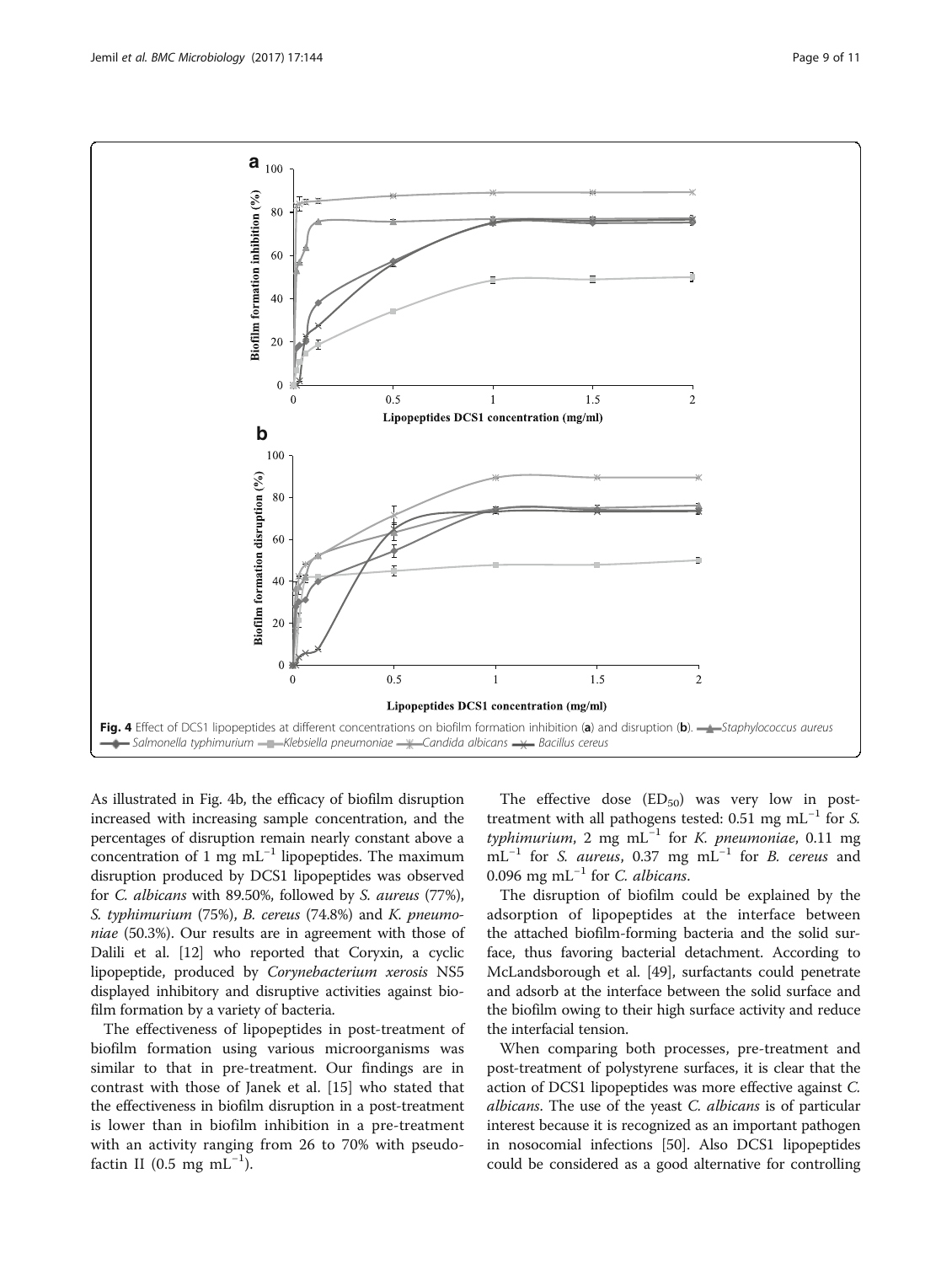<span id="page-9-0"></span>the growth of biofilms of S. typhimyrium, S. aureus and B. cereus which are responsible for opportunistic food-borne illness.

#### Conclusion

The current study demonstrated that lipopeptides synthesized by B. methylotrophicus DCS1 strain exerted considerable antioxidant action involving several antioxidant mechanisms, including metal ion chelating, hydrogen or electron donation and radical scavenging during peroxidation. Further, the DCS1 lipopeptides showed antimicrobial activities against several microorganisms tested. In addition, they showed anti-adhesive activity against biofilm formation as well as their potential to disrupt pre-formed biofilm. The results obtained suggest the possible use of DCS1 lipopeptides as a potential antioxidant and antimicrobial as well as anti-adhesive agent to reduce microbial adhesion and biofilm formation in biomedical field and food industry.

#### Abbreviations

BHA: Butylhydroxyanisol; CFU: Colony-forming units; CV: Crystal violet; DPPH: 2, 2-diphenyl-1-picrylhydrazyl; ED<sub>50</sub>: Effective dose; EDTA: Ethylene diamine tetra acetic acid; FT-IR: Fourier transform infrared spectroscopy; IC<sub>50</sub>: Half maximal inhibitory concentration; LB: Luria-Bertani media; MDA: Malondialdehyde; OD: Optical density; PBS: Phosphate-buffered saline; rDNA: Ribosomal Deoxyribonucleic acid; RNA: Ribonucleic acid; TBARS: Thiobarbituric acid reactive substances; THF: Tetrahydro-furan; TLC: Thin layer chromatography

#### Funding

This work was funded by the Ministry of Higher Education and Scientific Research, Tunisia. This work was partially financed by the Ministerio de Economía y Competitividad. Spain, project CTQ2014–59632-R, and by the IV Pla de Recerca de Catalunya, Spain (Generalitat de Catalunya), grant 2014SGR-534.

#### Availability of data and materials

All data generated or analysed during this study are included in this published article.

#### Authors' contributions

NJ conceived and performed all in vitro experiments. HB-A analyzed and interpreted the data. AM analyzed and interpreted the results of anti-adhesion assay. NJ wrote the manuscript. AM, HB-A, NH and MN contributed in revising the manuscript. All authors read and approved the final manuscript.

#### Competing interests

The authors declare that they have no competing interests.

#### Consent for publication

Not applicable.

#### Ethics approval and consent to participate

Not applicable.

#### Publisher's Note

Springer Nature remains neutral with regard to jurisdictional claims in published maps and institutional affiliations.

#### Author details

<sup>1</sup> Laboratoire de Génie Enzymatique et de Microbiologie, Université de Sfax, Ecole Nationale d'Ingénieurs de Sfax, B.P, 1173-3038 Sfax, Tunisia. <sup>2</sup>Section of Microbiology, Department of Biology, Health and Environment, Faculty of Pharmacy, University of Barcelona, Joan XXIII s/n, 08028 Barcelona, Spain.

#### Received: 18 January 2017 Accepted: 14 June 2017 Published online: 28 June 2017

#### References

- 1. Femi-Ola TO, Oluwole OA, Olowomofe TO, Yakubu H. Isolation and screening of biosurfactant-producing bacteria from soil contaminated with domestic waste water. BJES. 2015;3:58–63.
- 2. Joshi SJ, Suthar H, Yadav AK, Hingurao K, Nerurkar A. Occurrence of biosurfactant producing Bacillus spp. in diverse habitats. ISRN Biotechnol 2013;2013 Article ID 652340, 6 pp.
- 3. Leclère V, Béchet M, Adam A, Guez JS, Wathelet B, Ongena M, et al. Mycosubtilin overproduction by Bacillus subtilis BBG100 enhances the organism's antagonistic and biocontrol activities. Appl Environ Microbiol. 2005;71:4577–84.
- 4. Tabbene O, Gharbi D, Slimene IB, Elkahoui S, Alfeddy MN, Cosette P, et al. Antioxidative and DNA protective effects of bacillomycin D-like lipopeptides produced by B38 strain. Appl Biochem Biotechnol. 2012;168:2245–56.
- 5. Ben Ayed H, Bardaa S, Moalla D, Jridi M, Maalej H, Sahnoun Z, et al. Wound healing and in vitro antioxidant activities of lipopeptides mixture produced by Bacillus mojavensis A21. Process Biochem. 2015;50:1023–30.
- 6. Benitez LB, Velho RV, da Motta ADS, Segalin J, Brandelli A. Antimicrobial factor from Bacillus amyloliquefaciens inhibits Paenibacillus larvae, the causative agent of American foulbrood. Arch Microbiol. 2012;194:177–85.
- 7. Ben Ayed H, Hmidet N, Béchet M, Chollet M, Chataigné G, Leclère V, et al. Identification and biochemical characteristics of lipopeptides from Bacillus mojavensis A21. Process Biochem. 2014;49:1699–707.
- 8. Xu HM, Rong YJ, Zhao MX, Song B, Chi ZM. Antibacterial activity of the lipopetides produced by Bacillus amyloliquefaciens M1 against multidrugresistant Vibrio spp. isolated from diseased marine animals. Appl Microbiol Biotechnol. 2014;98:127–36.
- 9. Damalaon R, Findlay B, Ogunsina M, Arthur G, Schweizer F. Ultrashort cationic lipopeptides and lipopeptoids: evaluation and mechanistic insights against epithelial cancer cells. Peptides. 2016;84:58–67.
- 10. Zheng C, Wang M, Wang Y, Huang Z. Optimization of biosurfactantmediated oil extraction from oil sludge. Bioresour Technol. 2012;110:338–42.
- 11. Md F. Biosurfactant: production and application. J Pet Environ Biotechnol. 2012;3:124.
- 12. Dalili D, Amini M, Framarzi MA, Fazeli MR, Khoshayand MR, Samadi N. Isolation and structural characterization of Coryxin, a novel cyclic lipopeptide from Corynebacterium xerosis NS5 having emulsifying and anti-biofilm activity. Colloids Surf B Biointerfaces. 2015;135:425–32.
- 13. Coronel-León J, Marqués AM, Bastida J, Manresa A. Optimizing the production of the biosurfactant lichenysin and its application in biofilm control. J Appl Microbiol. 2015;150:99–111.
- 14. Sadekuzzaman M, Yang S, Mizan MFR, Ha SD. Current and recent advanced strategies for combating biofilms. Compr Rev Food Sci Food Saf. 2015;14: 491–509.
- 15. Janek T, Łukaszewicz M, Krasowka A. Antiadhesive activity of the biosurfactant pseudofactin II secreted by the Arctic bacterium Pseudomonas fluorescens BD5. BMC Microbiol. 2012;12:24.
- 16. Nitschke M, Ferraz C, Pastore GM. Selection of microorganisms for biosurfactant production using agroindustrial wastes. Braz J Microbiol. 2004;35:336–41.
- 17. Falagas ME, Makris GC. Probiotic bacteria and biosurfactants for nosocomial infection control: a hypothesis. J Hosp Infect. 2009;71:301–6.
- 18. Jemil N, Ben Ayed H, Hmidet N, Nasri M. Characterization and properties of biosurfactants produced by a newly isolated strain Bacillus methylotrophicus DCS1 and their applications in enhancing solubility of hydrocarbon. World J Microbiol Biotechnol. 2016;32:175.
- 19. Landy M, Warren GH, Rosenman SB, Colio LG. Bacillomycin: an antibiotic from Bacillus subtilis active against pathogenic fungi. Proc Soc Exp Biol Med. 1948;67:539–41.
- 20. Abouseoud M, Yataghene A, Amrane A, Maachi R. Biosurfactant production by free and alginate entrapped cells of Pseudomonas fluorescens. J Ind Microbiol Biotechnol. 2008;35:1303–8.
- 21. Ibrahim ML, Ijah UJJ, Manga SB, Bilbis LS, Umar S. Production and partial characterization of biosurfactant produced by crude oil degrading bacteria. Int Biodeterior Biodegrad. 2013;81:28–34.
- 22. Bersuder P, Hole M, Smith G. Antioxidants from a heated histidine–glucose model system. I. Investigation of the antioxidant role of histidine and isolation of antioxidants by high performance liquid chromatography. J Am Oil Chem Soc. 1998;75:181–7.